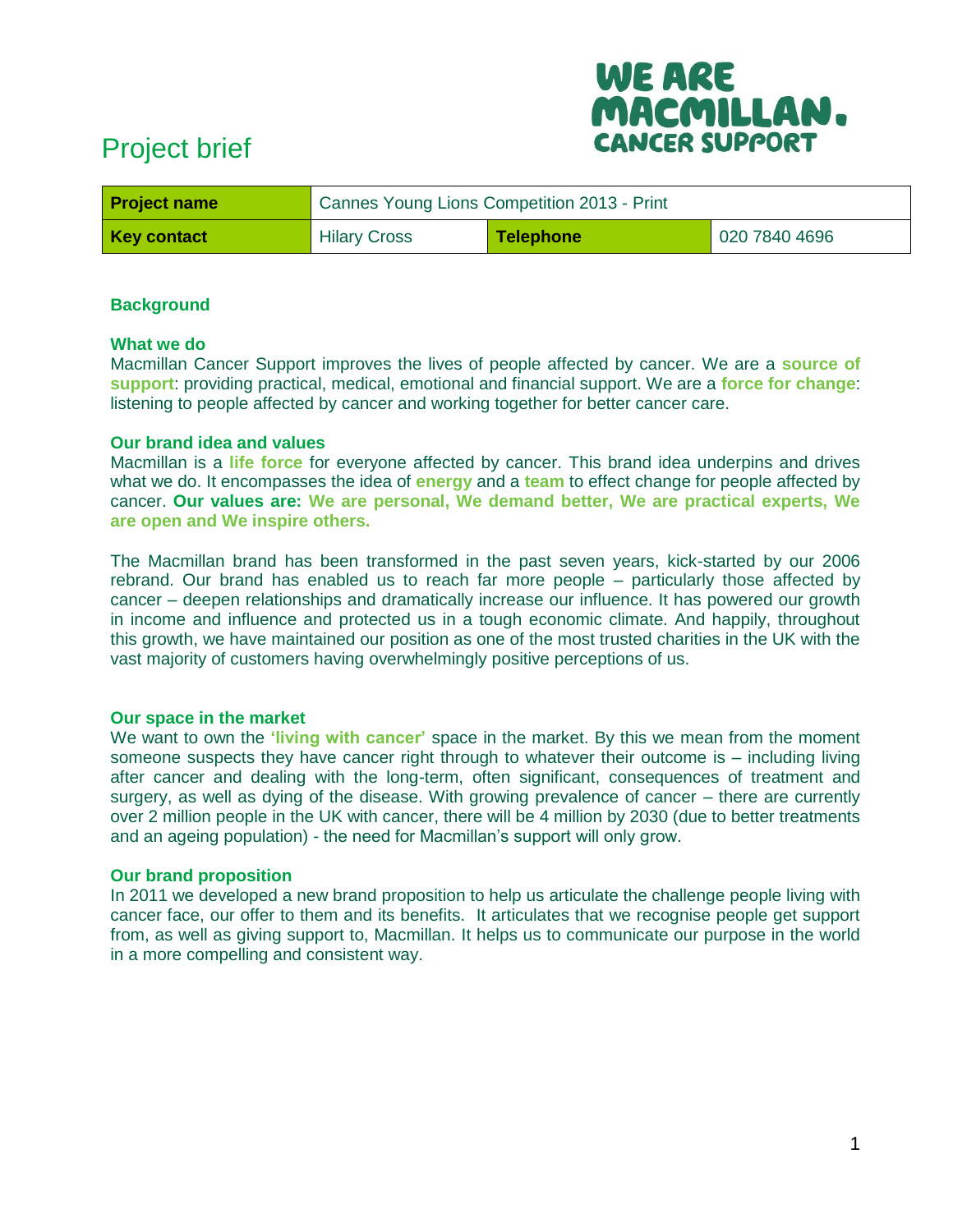| Who we are                           | A team of inspiring people in your corner                                                                                                                                                                                                                                                                                                                                                                                                                                                                                                                                                                                                                      |  |                     |                                                                                                                                                                                                                                                                                            |  |
|--------------------------------------|----------------------------------------------------------------------------------------------------------------------------------------------------------------------------------------------------------------------------------------------------------------------------------------------------------------------------------------------------------------------------------------------------------------------------------------------------------------------------------------------------------------------------------------------------------------------------------------------------------------------------------------------------------------|--|---------------------|--------------------------------------------------------------------------------------------------------------------------------------------------------------------------------------------------------------------------------------------------------------------------------------------|--|
|                                      |                                                                                                                                                                                                                                                                                                                                                                                                                                                                                                                                                                                                                                                                |  |                     |                                                                                                                                                                                                                                                                                            |  |
| Challenge<br>Offer<br><b>Benefit</b> | One in three of us will get cancer, and for most it will be the toughest thing we ever face.<br>When you're facing the toughest fight of your life, you need a team of inspiring people in your<br>corner with you – people who really get what you're going through because many of them have<br>been there themselves - ready to support you every step of the way.<br>That's who we are. We provide medical, emotional, practical and financial support and we push<br>for a better cancer care system. For anyone, at any time, for as long as you need us, we're the<br>team that gives you the strength and energy to face the fight and get through it. |  |                     |                                                                                                                                                                                                                                                                                            |  |
|                                      | <b>Get support</b>                                                                                                                                                                                                                                                                                                                                                                                                                                                                                                                                                                                                                                             |  | <b>Give support</b> |                                                                                                                                                                                                                                                                                            |  |
| <b>Call to action</b>                | You don't have to face the fight alone.<br>We're with you every step of the way.<br>Contact us now. We are Macmillan Cancer<br>Support.                                                                                                                                                                                                                                                                                                                                                                                                                                                                                                                        |  |                     | Every day more and more people are<br>facing the toughest fight of their lives and<br>need us in their corner. To be there for<br>them we rely completely on your support.<br>Please give your money, time or energy<br>today and be part of the team. We are<br>Macmillan Cancer Support. |  |

## **The Challenge**

For a 100 years Macmillan has been a national, UK charity. However, it is increasingly important that we are relevant beyond the UK. As service delivery changes and technology allows, we are engaging with an increasing number of English-speaking people from overseas. For example, 30 per cent of those registered on our online support community, 24 per cent of visitors to our website and 22 per cent of those accessing our cancer information pages are from outside of the UK.

We also have self-management tools such as our genetic risk assessment tool Opera which are relevant worldwide. We are also developing services with corporate partners such as Skype and Boots, who have international reach and we want to appeal to other global companies who may partner with us in providing services in future. There will also be international companies and wealthy individuals who, in time, could support us financially – both ex-patriot communities and international audiences who directly benefit from our support.

### **Campaign Objectives**

The objective is to create a print ad campaign which will raise awareness of the high-quality cancer information available on our website and our vibrant online community of people supporting each other through their cancer experiences. **Our primary objective is to create an international advertising campaign to raise awareness of these services amongst English-speaking audiences. The campaign needs to work across international boundaries with the aim of growing our audiences in these priority markets: US, Canada, Australia, and amongst English-speakers worldwide.**

### **Primary Audience**

People diagnosed with cancer who live outside the UK.

#### **What do they currently think?**

If they know about us at all, they will probably only be aware of our Macmillan nurses. They are likely to be unaware of the range of digital services available.